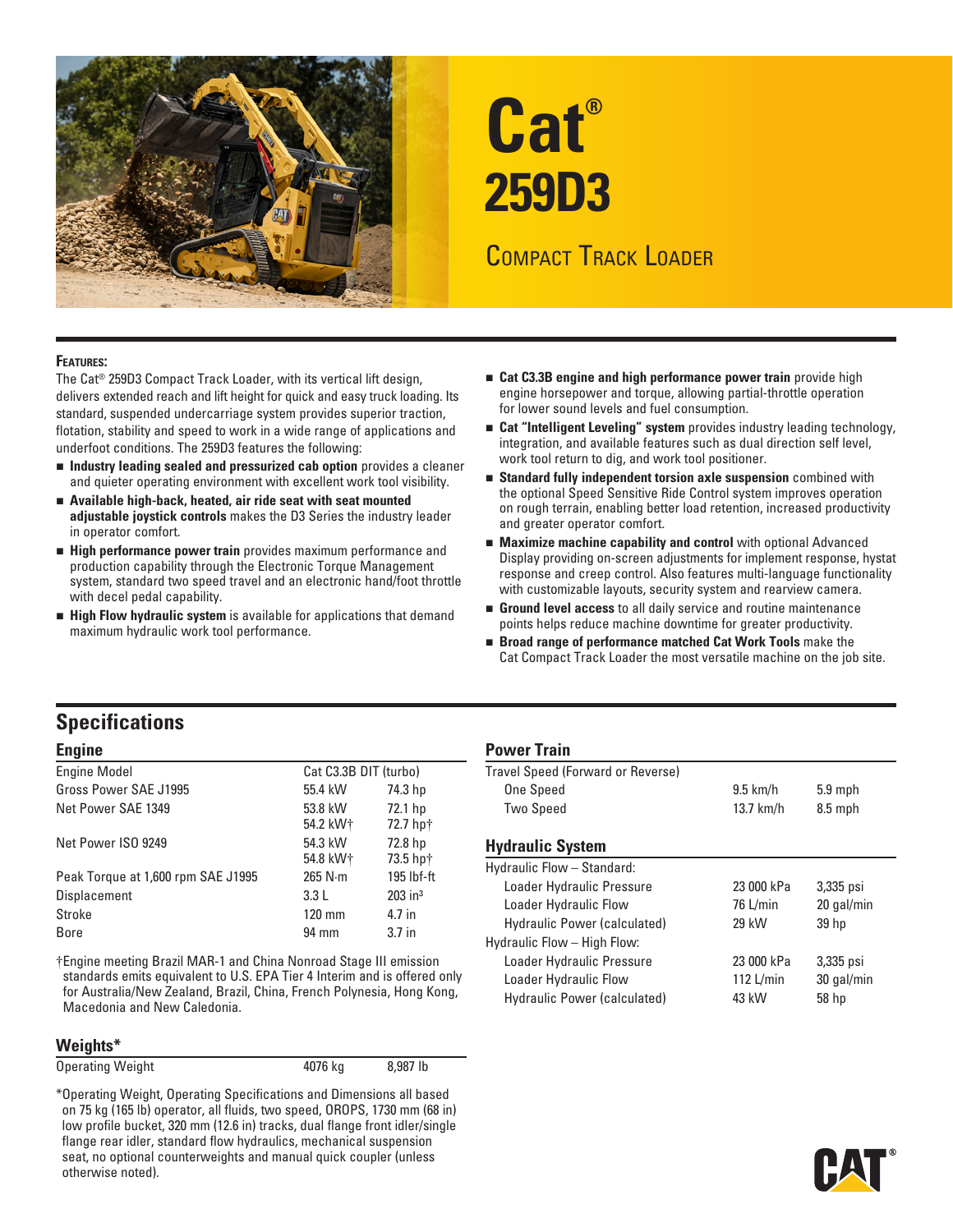# **259D3 Compact Track Loader**





#### **Dimensions\***

| 1 Length of Track on Ground                  | 1499 mm | 59.0 in           |
|----------------------------------------------|---------|-------------------|
| 2 Overall Length of Track                    | 1999 mm | 78.7 in           |
| 3 Length without Bucket                      | 2767 mm | 108.9 in          |
| 4 Length with Bucket on Ground               | 3486 mm | 137.3 in          |
| 5 Height to Top of Cab                       | 2111 mm | 83.1 in           |
| <b>6</b> Maximum Overall Height              | 3915 mm | 154.1 in          |
| 7 Bucket Pin Height at Maximum Lift          | 3075 mm | 121.0 in          |
| <b>8</b> Bucket Pin Height at Carry Position | 198 mm  | $7.8$ in          |
| 9 Reach at Maximum Lift and Dump             | 608 mm  | 23.9 in           |
| <b>10</b> Clearance at Maximum Lift and Dump | 2283 mm | 89.9 in           |
| <b>Ground Clearance</b>                      | 226 mm  | 8.9 <sub>in</sub> |

#### **Operating Specifications\***

| Rated Operating Capacity:                                      |          |                       |
|----------------------------------------------------------------|----------|-----------------------|
| 35% Tipping Load                                               | 915 kg   | 2,010 lb              |
| 50% Tipping Load                                               | 1305 kg  | 2,870 lb              |
| <b>Rated Operating Capacity</b>                                |          |                       |
| with Optional Counterweight                                    | 1390 kg  | 3,060 lb              |
| <b>Tipping Load</b>                                            | 2610 kg  | $5.745$ lb            |
| Breakout Force, Tilt Cylinder                                  | 2252 kg  | 4,965 lb              |
| Ground Contact Area (320 mm/12.6 in track) 0.96 m <sup>2</sup> |          | 1,483 in <sup>2</sup> |
| Ground Contact Area (400 mm/15.7 in track) 1.19 m <sup>2</sup> |          | 1,848 in <sup>2</sup> |
| Ground Pressure (320 mm/12.6 in track)                         | 41.8 kPa | 6.1 psi               |
| Ground Pressure (400 mm/15.7 in track)                         | 34.0 kPa | 4.9 psi               |

#### **Cab**

| <b>ROPS</b> | ISO 3471:2008         |
|-------------|-----------------------|
| <b>FOPS</b> | ISO 3449:2005 Level I |

#### **Service Refill Capacities**

| <b>Cooling System</b>   | 14 I | $3.7$ gal  |
|-------------------------|------|------------|
| <b>Engine Crankcase</b> | 11 L | $3.0$ gal  |
| <b>Fuel Tank</b>        | 94 I | 24.8 gal   |
| <b>Hydraulic System</b> | 50L  | $13.2$ gal |
| <b>Hydraulic Tank</b>   | 39 L | $10.3$ gal |

| <b>12</b> Departure Angle                           | $35^\circ$   |           |
|-----------------------------------------------------|--------------|-----------|
| 13 Maximum Dump Angle                               | $52^{\circ}$ |           |
| 14 Vehicle Width (320 mm/12.6 in tracks)            | 1676 mm      | 66.0 in   |
| Vehicle Width (400 mm/15.7 in tracks)               | 1755 mm      | 69.0 in   |
| <b>15</b> Turning Radius from Center – Machine Rear | 1561 mm      | $61.5$ in |
| <b>16</b> Turning Radius from Center - Coupler      | 1392 mm      | 54.8 in   |
| 17 Turning Radius from Center - Bucket              | 2184 mm      | 86.0 in   |
| 18 Maximum Reach with Arms Parallel to Ground       | $1305$ mm    | 51.4 in   |
| 19 Rack Back Angle at Maximum Height                | $87^\circ$   |           |
| 20 Bucket Pin Reach at Maximum Lift                 | 238 mm       | 94 in     |

#### **Noise Level**

| Inside Cab**   | 83 dB(A)    |
|----------------|-------------|
| Outside Cab*** | 103 $dB(A)$ |

- \* \*\*The declared dynamic operator sound pressure levels per ISO 6396:2008. The measurements were conducted with the cab doors and windows closed and at 70% of the maximum engine cooling fan speed. The sound level may vary at different engine cooling fan speeds.
- \*\*\*The labeled sound power level for the CE marked configurations when measured according to the test procedure and conditions specified in 2000/14/EC.

#### **Air Conditioning System (if equipped)**

The air conditioning system on this machine contains the fluorinated greenhouse gas refrigerant R134a (Global Warming Potential = 1430). The system contains 0.81 kg of refrigerant which has a  $CO<sub>2</sub>$  equivalent of 1.158 metric tonnes.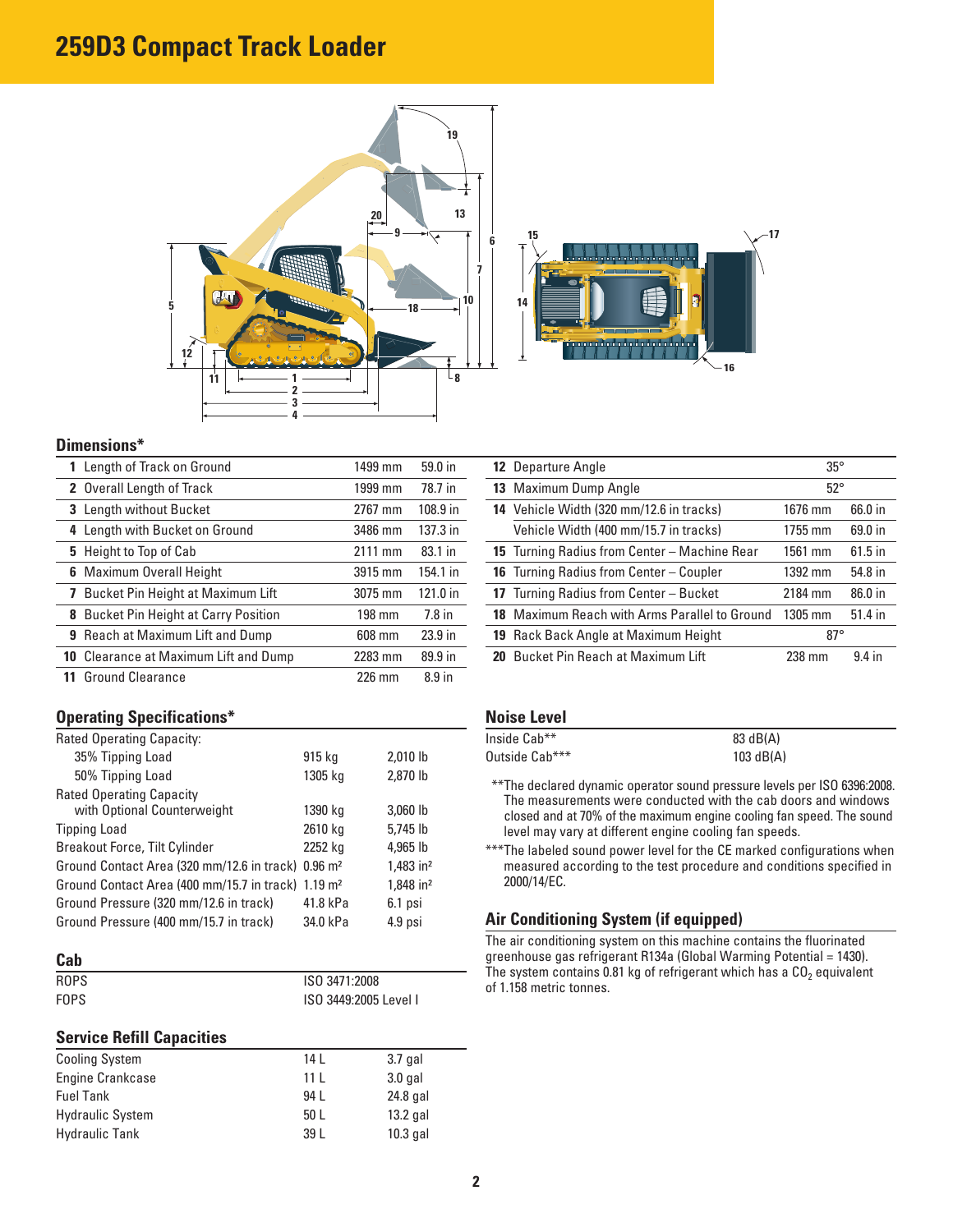## **MANDATORY EQUIPMENT**

- **E** Hydraulics, Standard or High Flow
- **Quick Coupler, Mechanical or Powered**
- n High Visibility Seat Belt, 50 mm (2 in) or 75 mm (3 in)
- **EU Preparation Package**
- n Steel Imbed Rubber Track 320 mm (12.6 in) or 400 mm (15.7 in)
- **Dual Flange Front Idler/Single Flange Rear Idler or Triple Flange** Front/Rear Idlers

#### **PERFORMANCE PACKAGES**

- Performance Package H1: Standard Flow Hydraulics (No Self Level)
- Performance Package H2: Standard Flow Hydraulics, Dual Direction *Electronic Self Level (Raise and Lower), Work Tool Return to Dig, Work Tool Positioner, and Electronic Snubbing (Raise and Lower)*
- Performance Package H3: *High Flow Hydraulics, Dual Direction Electronic Self Level (Raise and Lower), Work Tool Return to Dig, Work Tool Positioner, and Electronic Snubbing (Raise and Lower)*

#### **COMFORT PACKAGES**

- Open ROPS (C0): *Static Seat (No Foot Throttle, Headliner, Heater or Door)*
- Open ROPS (C1): *Foot Throttle, Headliner, Cup Holder, and choice of Seat (Mechanical Suspension or High Back, Heated, Air Ride Seat) (No Heater or Door)*
- Enclosed ROPS with Heater (C2): *Foot Throttle, Headliner, Heater and Defroster, Side Windows, Cup Holder, Radio Ready, choice of Seat (Mechanical Suspension or High Back, Heated, Air Ride Seat) and Door (Glass or Polycarbonate)*
- Enclosed ROPS with A/C (C3): *C2 + Air Conditioner*

## **STANDARD EQUIPMENT**

- 12 volt Electrical System
- 80 ampere Alternator
- **u** Ignition Key Start/Stop Switch
- n Lights: *Gauge Backlighting, Two Rear Tail Lights, Two Adjustable Front* n Filters, Cartridge-type, Hydraulic and Rear Halogen Lights, Dome Light **n Filters, Canister-type, Fuel and Water Separator**
- **Backup Alarm**
- **E** Heavy Duty Battery, 850 CCA

- **OPERATOR ENVIRONMENT**<br>■ Advanced Display with Rearview Camera: *Full Color, 127 mm (5 in) LCD* Suspension Independent Torsion Axles (4) *screen; Advanced Multi-operator Security System; On-screen Adjustments* **OTHER**<br>*for Implement Response, Hystat Response, and Creep Control* **Formation**
- Gauges: Fuel Level, Hour Meter
- *Engine Emission System* **n** Radiator Coolant Level Sight Gauge for Implement Response, Hystat Response, and Creep Control<br>
■ Gauges: Fuel Level, Hour Meter<br>
■ Operator Warning System Indicators: Air Filter Restriction, Alternator<br>
Dutput, Armrest Raised/Operator Out of Seat, Engine C *Temperature, Engine Oil Pressure, Glow Plug Activation, Hydraulic* **Filter Restriction, Hydraulic Oil Temperature, Park Brake Engaged,**
- Adjustable Vinyl Seat
- Fold In Ergonomic Contoured Armrest n Cat ToughGuard™ Hose
- Control Interlock System, when operator leaves seat or armrest raised: Auxiliary, Hydraulics, Continuous Flow *Hydraulic System Disables, Hydrostatic Transmission Disables, Parking Brakeng*<br>Brake Engages
- **ROPS Cab, Open, Tilt Up**
- **FOPS, Level I**
- **The Selly Pan Cleanout The Selly Pan Cleanout n** Belly Pan Cleanout
- **Floor Mat**
- **E** Interior Rearview Mirror
- 12 volt Electric Socket
- n Horn
- **E** Hand (Dial) Throttle, Electronic
- n Adjustable Joystick Controls
- n Anti-theft Security System with 6-button Keypad
- **B** Storage Compartment with Netting

#### **ELECTRICAL POWER TRAIN**

- 12 volt Electrical System n Cat C3.3B, Turbo Diesel Engine
- **1** 80 ampere Alternator **120 ampere Alternator** 1 **Air Cleaner, Dual Element, Radial Seal**
- **n** Ignition Key Start/Stop Switch n S·O·SSM Sampling Valve, Hydraulic Oil
	- Filters, Cartridge-type, Hydraulic
	-
- Backup Alarm **n Radiator/Hydraulic Oil Cooler (side-by-side)**
- Heavy Duty Battery, 850 CCA n Spring Applied, Hydraulically Released Parking Brakes
	- Hydrostatic Transmission, Two Speed Travel
	- Suspension Independent Torsion Axles (4)

- **Engine Enclosure, Lockable**
- Extended Life Antifreeze, -36° C (-33° F)
- Machine Tie Down Points (6)
- <sup>n</sup> Support, Lift Arm
	- Hydraulic Oil Level Sight Gauge
	-
- **Adjustable Vinyl Seat n Radiator, Expansion Bottle Search Radiator, Expansion Bottle Radiator, Expansion Bottle** 
	- Cat ToughGuard<sup>™</sup> Hose
	- Auxiliary, Hydraulics, Continuous Flow
	- **Heavy Duty, Flat Faced Quick Disconnects with Integrated Pressure Release**
- ROPS Cab, Open, Tilt Up **n Split D-Ring to Route Work Tool Hoses Along Side of Left Lift Arm**
- **Example 2** FOPS, Level I n Electrical Outlet, Beacon
	- **Belly Pan Cleanout**
- Floor Mat n Variable Speed Demand Fan
- Interior Rearview Mirror n Product Link™ PL240, Cellular